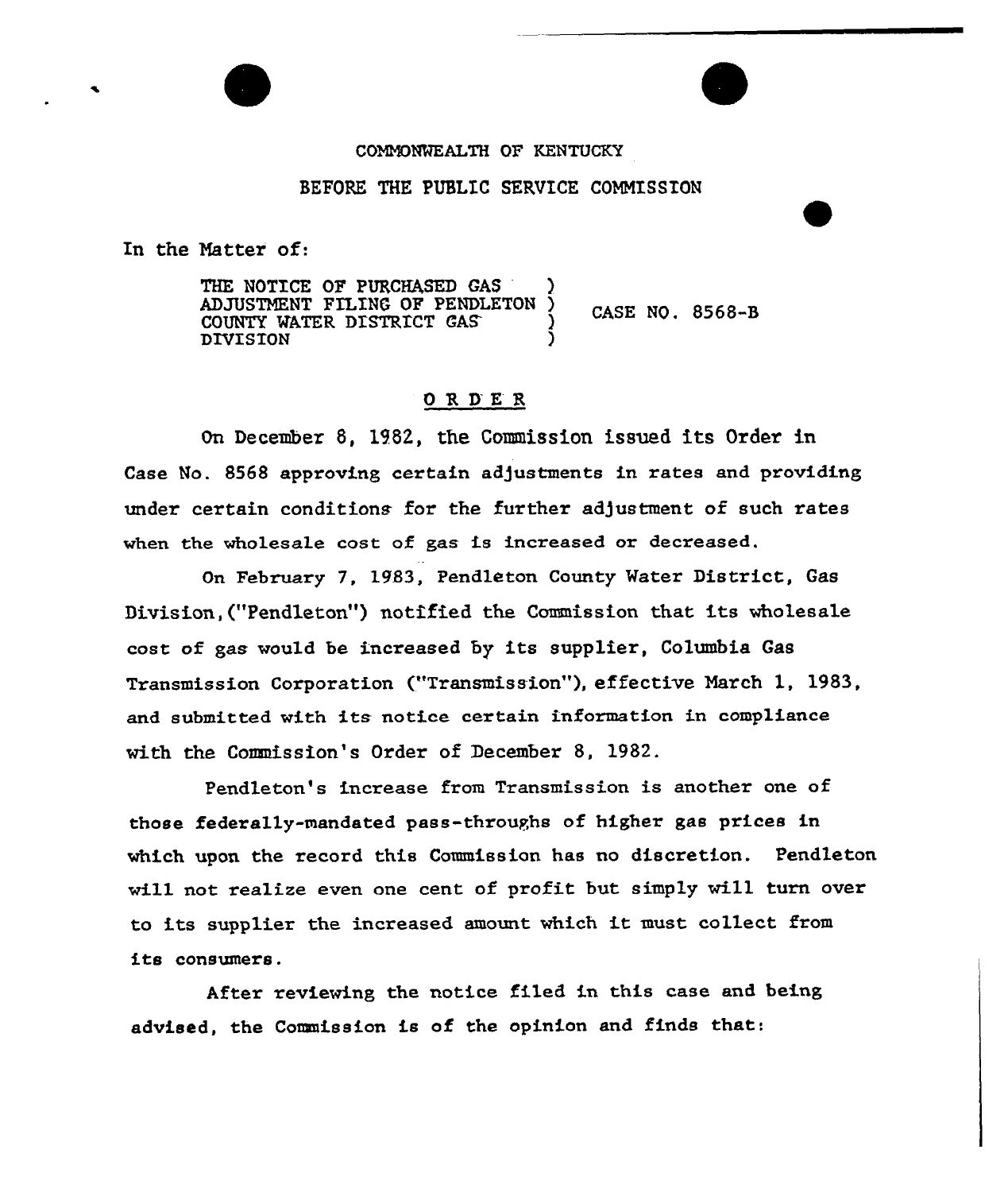

(1) Pendleton's notice of February 7, 1983, set out certain revisions in rates which Pendleton proposed to place into effect, said rates being designed to pass on the wholesale increase in price from its supplier in the amount of \$61,525 or 22.61 cents per Ncf.

(2) The Public Service Commission is being asked to authorize a pass-through of a price increase that has been filed with the FederaL Energy Regulatory Commission ("FERC"). Failure to allow this increase to be passed through to its retail consumers on a timely basis would be unfair and unjust to Pendleton and would ultimately result in higher rates to its consumers. The Commission has (in writing) indicated its opposition to the procedures and regulations used by FERC since 1975 to approve these supplier increases.

We are also actively presenting our views to FERC and to oux Kentucky Congressional delegation concerning revisions to the Natural Gas Policy Act formulas allowing producers to so raise their prices and because of the action of FERC in allowing such increases to pass through to the transmission company and through it to the distributing company, in this case Pendleton, this Commission has no zeal authority in the matter. Under federal law and actions, this Commission serves merely as the conduit for the final pass-through of the increased cost of gas to the consumezs when, as here, the distributing utility makes no profit from the

 $-2-$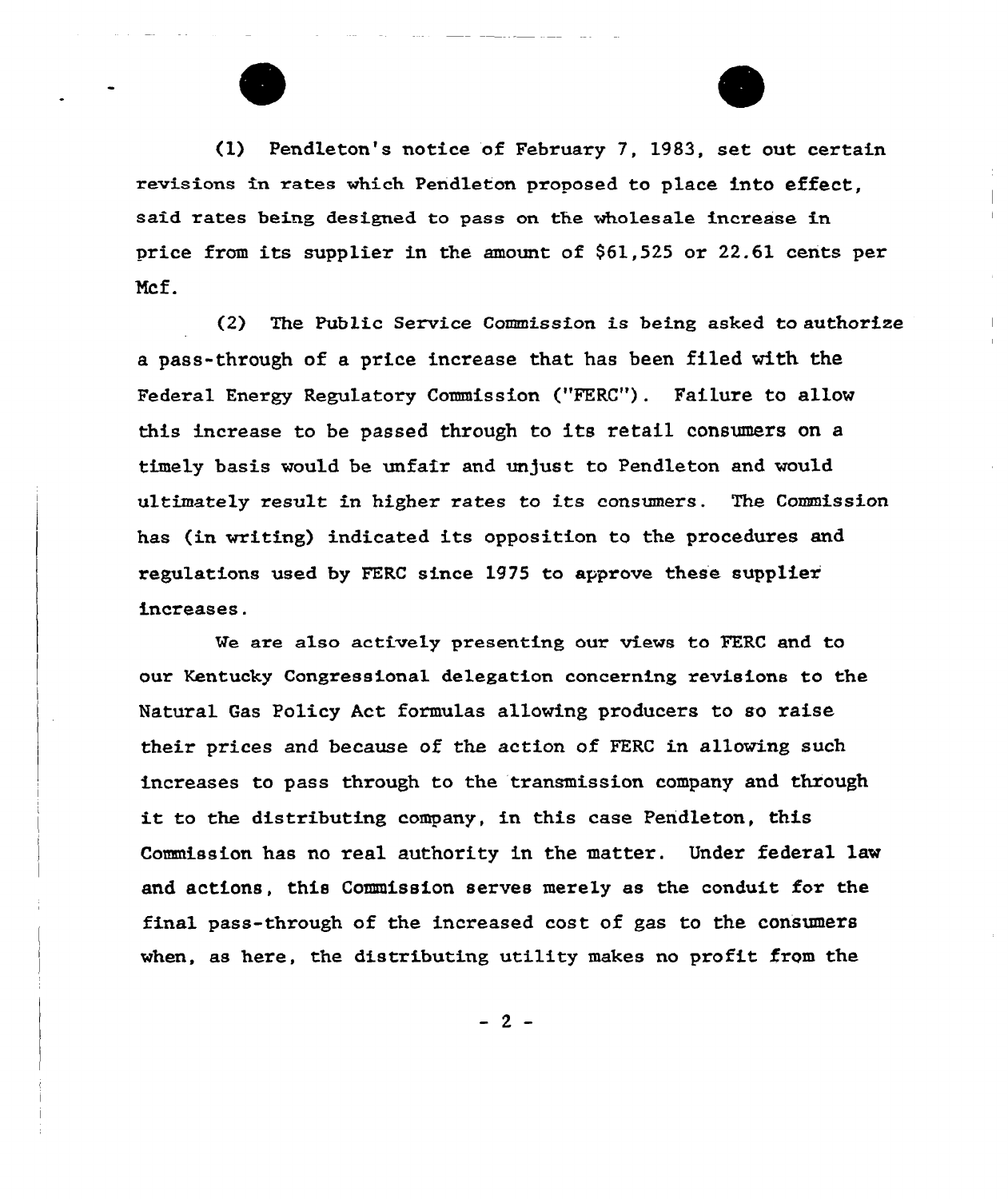increased prices which it must pay for gas purchased from the transmission company.

(3} The proposed rates wiLL allow PendLeton to recover only the increased cost of wholesale gas and will not permit to make any profit in doing so. The magnitude of this filing exposes Pendleton to substantial under-recovery of its gas costs if the rates are not implemented in <sup>a</sup> timely manner.

(4} Pendleton's adjustment in rates under the purchased gas adjustment provisions approved by the Commission in its Order in Case No. 8568 dated December 8, 1982, is fair, just and reasonable, in the public interest and should be effective with gas supplied on and after March 1, 1983, subject to refund.

IT IS THEREFORE ORDERED that the purchased gas adjustment sought by Pendleton be and it hereby is authorized to be effective with gas supplied on and after March 1, 1983, subject to refund,

IT IS FURTHER ORDERED that for the purpose of the future application of the purchased gas adjustment clause of Pendleton the hase rate for purchased gas shall be:

#### Commodity

Columbia Gas Transmission Corporation

Schedule SGS Columbia LNG Corporation \*Includes Transportation Charge of \$0.4701 \$4.8905 5.61\* per Dth per Dth

IT IS FURTHER ORDERED that within 30 days after the date of this Order Pendleton sha11 file with this Commission its

 $-3 -$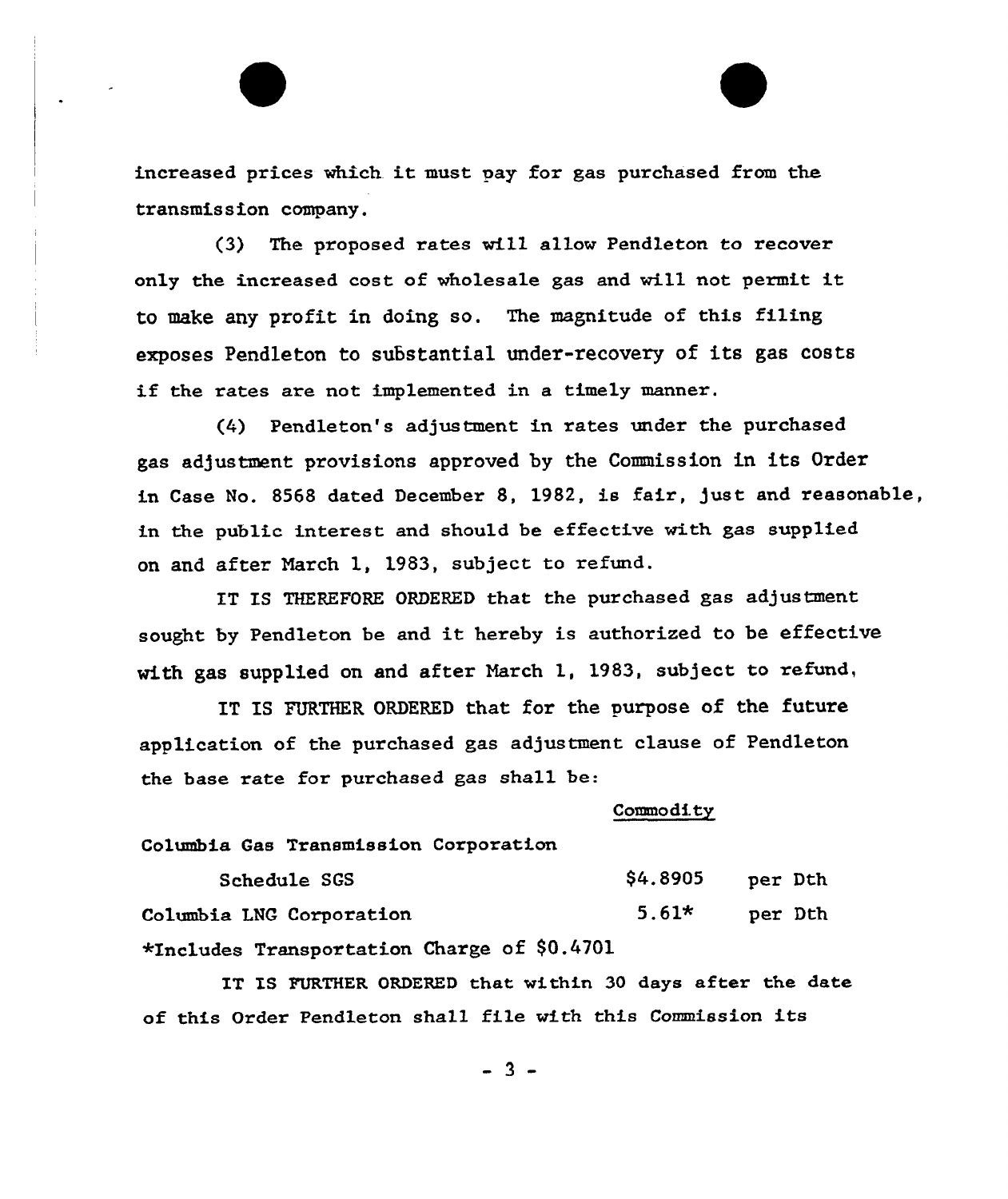

PUBLIC SERVICE COMMISSION

 $\frac{N_0}{\text{Chatrman}}$ 

Natherine Randall

Commissioner

ATTEST: